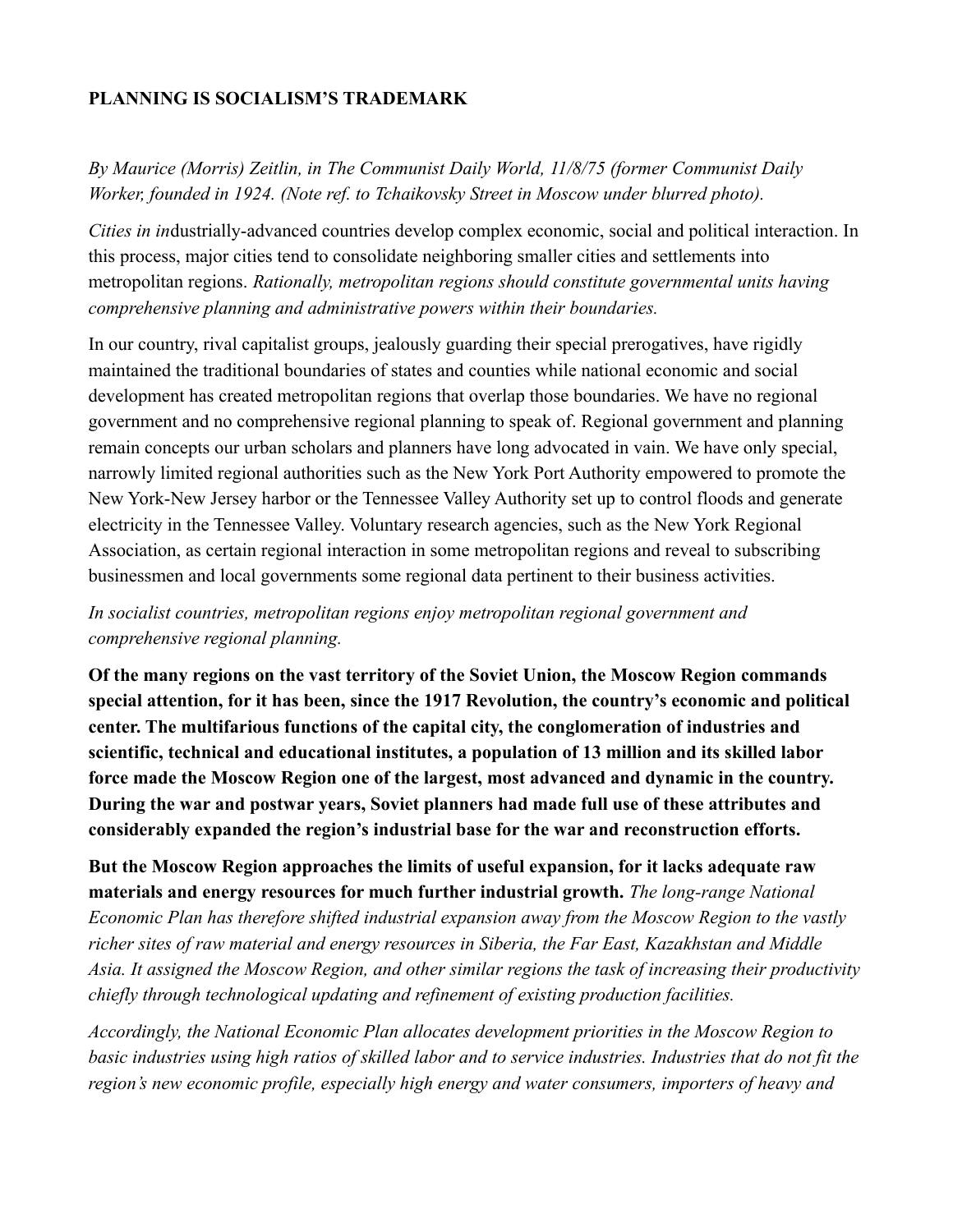*bulky raw materials and users of obsolete buildings will either cease growing or move out of the region.* 

*The reduced industrial development will level off growth in regional jobs, hence in labor force and population.* **During the early Five- Year Plans and postwar reconstruction, the population of Moscow and its region grew faster than the country's average. But this changed after 1959 when large industrial centers began developing in the country's peripheral regions.**

**The population distribution within the Moscow Region has been extremely uneven in the past. Millions of Soviet citizens had followed the gravitation of industries to Moscow in the early period of the country's economic development and during and after the war, causing an excessive population density within the city. Peripheral areas of the region, on the other hand, lacked jobs and adequate social-cultural facilities.** *The Moscow Regional Plan set out to correct this imbalance. To start a process of population redistribution within the region it created two regional planning zones: the 5,400 square-mile inner zone comprising Moscow City and the 13,000 square-mile outer zone.*

*The inner zone includes suburbs and settlements bound so closely to the mother city by daily industrial, economic, social and cultural ties as to constitute a single urban complex. This area contains industries directly related to the city, the green-belt, the suburban agricultural economy, recreation establishments, the Moscow transportation network facilities, the municipal engineering services, and an open space reserve of 24,700 acres. It is rational, therefore, that it constitute a single overall planning unit. Within this zone, the Regional Plan severely limits further industrial expansion and anticipates a population growth of only 10% compared with a 100% growth in the outer zone.*

*The integrity of Moscow's protective greenbelt is one of the Regional Plan's major concerns. Moscow's radial avenues and highways which allow the Region's population an easy access to the center of the city, also make it easy to get to the greenbelt's recreation facilities.* **This asset has had its negative side. As Moscow grew, neighboring settlements tended to fuse with the city – along radial highways and railroads at first, and later in the spaces between them.** *Unchecked, this trend could lead to an endless expansion of the built-up urban area and a gradual loss of green spaces in and around the city. To prevent this, the Moscow City and Regional Plans put clear, rigorously enforceable restrictions against prohibited land uses within [print unreadable; "that area"? editor*]

**We noted earlier that the existing distribution of settlements and work places within the Moscow Region are poorly related. About 500,000 people travel from the outer bounds of the region to work in Moscow, and over a million commute to work between different communities in the** 

**region.** *The uneven distribution of work places within the region is only partly responsible for this commutation pattern. It is mainly due to the propensity of workers to choose, out of the region's varied job pool, the jobs that suit their aptitudes or inclinations, regardless of location.*

*The Regional Plan had also worked out a strategy of attack on the relative underdevelopment in the outer zone by encouraging the fusion of small settlements into more productive urban units. The region embraces 69 cities and towns, 75 villages and a multitude of isolated homesteads. Though settlements with populations of 30,000 or more increased from 13 in 1939 to 35 in 1966, large populations still live*